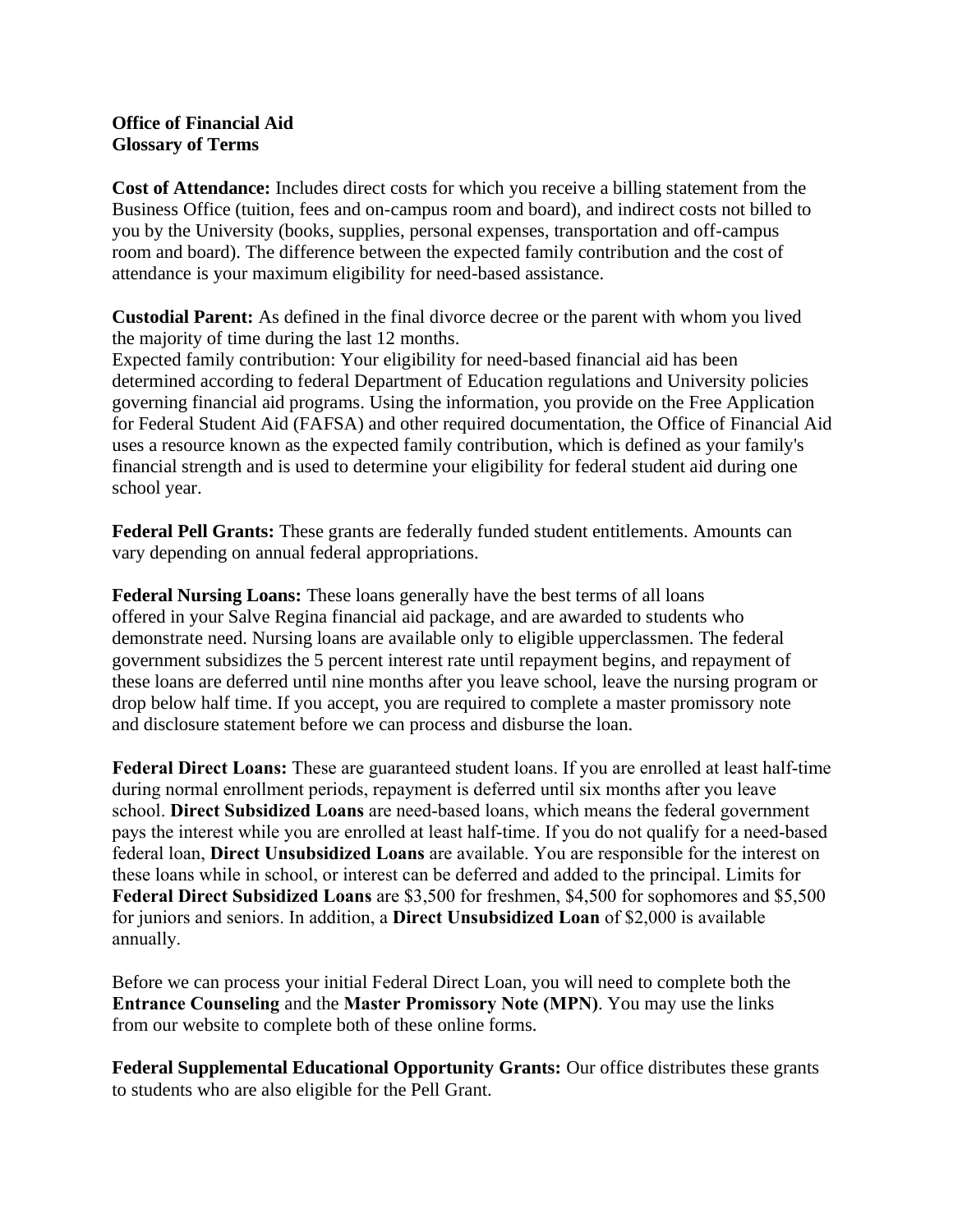**Federal Methodology:** Used by the federal government to compute your family contribution to college expenses. Using FAFSA information, federal methodology is our basis for awarding federal financial aid dollars. Because the formula is standard, you can expect that your family contribution will be the same at all schools to which you apply for financial assistance. Federal student employment (or Salve Regina employment): Awarded to students who have demonstrated federal need as part of the self-help component of the financial aid package. Students who do not qualify for federal student employment are eligible to apply for institutional student employment. This money is not deducted from the bill, but is intended for personal expenses such as books, transportation or laundry. Students apply for available jobs through the Office of Career Development.

**Free Application for Federal Student Aid (FAFSA):** This form provides colleges and universities with data to determine your family's ability to contribute to your educational expenses. Be sure to use the student's Social Security number when applying online. Salve Regina's federal school code (section H) is 003411.

**Gap:** The balance between financial aid and direct-billed charges. Federal and institutional financial aid dollars are limited and we do not guarantee to meet your full financial need. As a result, there may be a gap between your federal expected family contribution and the amount of our offered financial aid package and the total cost of education.

**Noncustodial Parent:** The parent with whom the student does not reside. Outside scholarships/veteran and employee benefits: These types of funding come from a variety of sources such as parents' employers, local charitable organizations or hometown sponsors. We urge you to pursue these awards by contacting your guidance counselor, visiting your library or researching websites. Veterans or individuals on active duty should contact the Veterans' Administration.

**Salve Regina Academic Scholarships:** Academic scholarships are awarded at the time of acceptance and are based on specific criteria as outlined in the academic scholarship section of the website. They are guaranteed for four years, as long as you maintain the specific criteria from one year to the next.

**Salve Regina Grants:** Need-based awards funded directly by the University. Eligibility is determined from your current year FAFSA. Grants are prorated for students who are enrolled less than full-time in their final semester. All other students must maintain full-time status to remain eligible. Salve Regina grants are a form of gift aid and do not have to be repaid.

**Self Help:** This term is used to describe financial aid that you must earn through federal student employment or loans borrowed in your name.

**State Grants:** Students residing in Vermont and Rhode Island may be eligible. State grants are estimated until eligibility and amounts are verified by the state granting the awards.